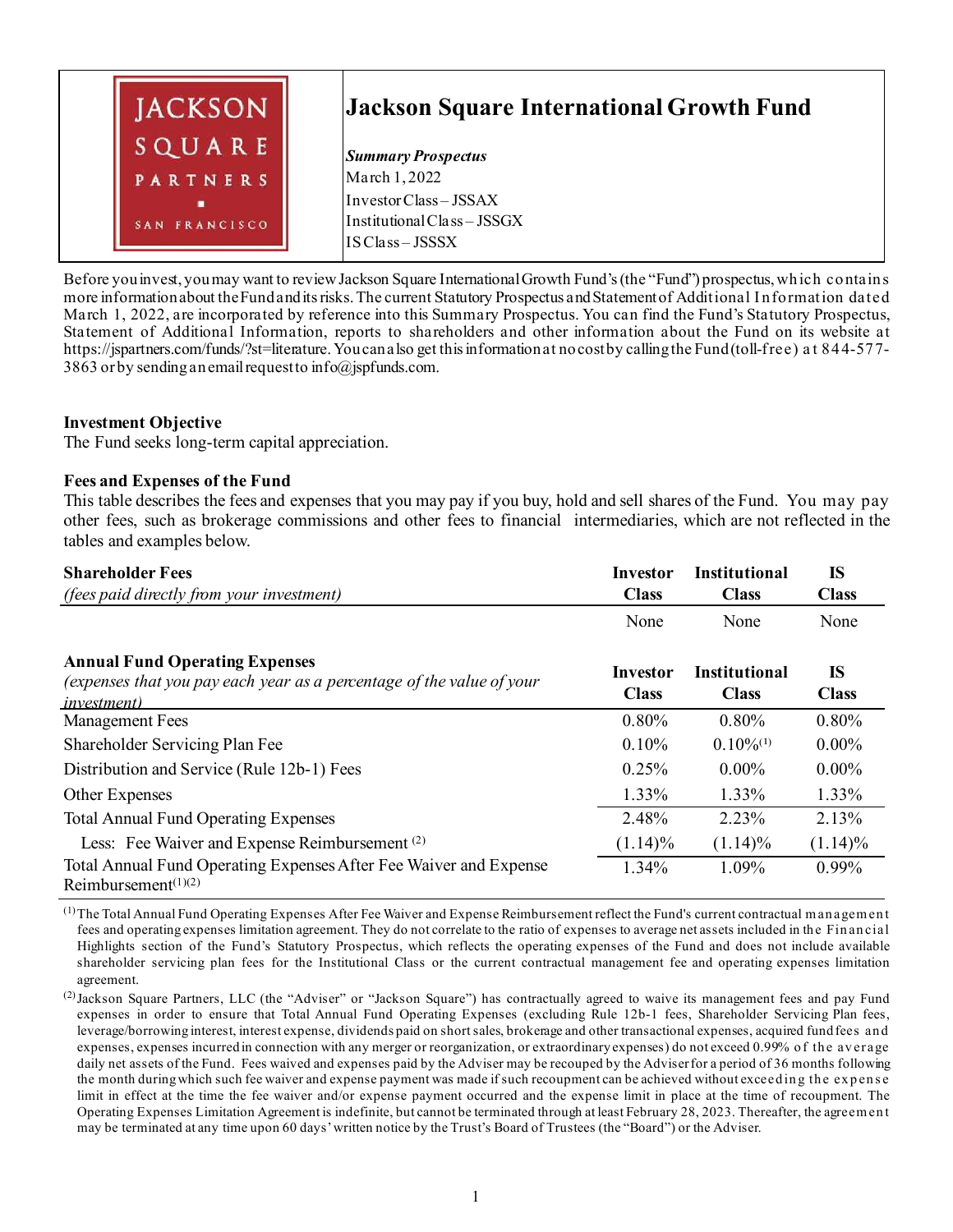## **Example**

This Example is intended to help you compare the costs of investing in the Fund with the cost of investing in other mutual funds. The Example assumes that you invest \$10,000 in the Fund for the time periods indicated and then redeem all of your shares at the end of those periods. The Example also assumes that your investment has a 5% return each year and that the Fund's operating expenses remain the same (taking into account the expense limitation for one year). Although your actual costs may be higher or lower, based on these assumptions, your costs would be:

|                            | <b>One Year</b> | <b>Three Years</b> | <b>Five Years</b> | <b>Ten Years</b> |
|----------------------------|-----------------|--------------------|-------------------|------------------|
| <b>Investor Class</b>      | \$136           | \$664              | \$1,218           | \$2,730          |
| <b>Institutional Class</b> | \$111           | \$587              | \$1,091           | \$2,476          |
| <b>IS Class</b>            | \$101           | \$557              | \$1,039           | \$2,372          |

#### **Portfolio Turnover**

The Fund pays transaction costs, such as commissions, when it buys and sells securities (or "turns over" its portfolio). A higher portfolio turnover rate may indicate higher transaction costs and may result in higher taxes when Fund shares are held in a taxable account. These costs, which are not reflected in the annual fund operating expenses or in the Example, affect the Fund's performance. During the most recent fiscal year, the Fund's portfolio turnover rate was 80% of the average value of its portfolio.

#### **Principal Investment Strategies**

The Fund is non-diversified and invests primarily in common stocks of growth-oriented companies in the market capitalization range of the MSCI ACWI ex U.S. Index that the Adviser believes have long-term capital appreciation potential and may grow faster than the global economy. The Fund will typically hold a portfolio of 25-45 securities.

Using a bottom-up approach in selecting securities for the Fund, the Adviser seeks to select securities of companies that it believes are beneficiaries of fundamental change, have strong competitive positions, attractive unit economics capable of generating strong and consistent cash flows as the business scales, shareholder-aligned management teams and the opportunity to generate consistent, long-term growth of intrinsic value. The Adviser typically considers a company's operational efficiency and management's plans for capital allocation. Through the Adviser's investment research process, it seeks to identify the companies that it believes will exceed the market's expectations for: 1) key financial metrics, and 2) sustainable competitive advantage. The Adviser purchases these securities for the Fund when it believes the market has not already reflected these expectations in the current stock price. Additionally, the Adviser typically invests for a 3-5 year time horizon, allowing it to take advantage of discrepancies between short-term price movements and long-term fundamental prospects. From time to time, the Fund may focus its investments in securities of companies in the same economic sector, including the Information Technology sector.

The Fund will invest at least 80% of its net assets in securities of non-U.S. issuers, which may include American, European, Canadian and Global Depositary Receipts ("ADRs", "EDRs", "CDRs", and "GDRs", respectively). ADRs are receipts that represent interests in foreign securities held on deposit by U.S. banks. EDRs, CDRs and GDRs have the same qualities as ADRs except that they may be traded in several international trading markets. The Fund's investments in non-U.S. securities may also include investments in emerging markets and frontier markets securities. The Fund determines that a market is an emerging market if it is included in the MSCI Emerging Markets Index; the Fund determines that a market is a frontier market if it is included in the MSCI Frontier Markets Index. To the extent the Fund invests in securities denominated in a particular currency, it may invest in forward foreign currency exchange contracts to hedge currency risks associated with the investment.

In addition, the Fund may invest in real estate investment trusts ("REITs"). REITs are corporations or trusts that invest primarily in fee or leasehold ownership of real estate, mortgages or shares issued by other REITs, and that receive favorable tax treatment provided they meet certain conditions, including the requirement that they distribute at least 90% of their taxable income.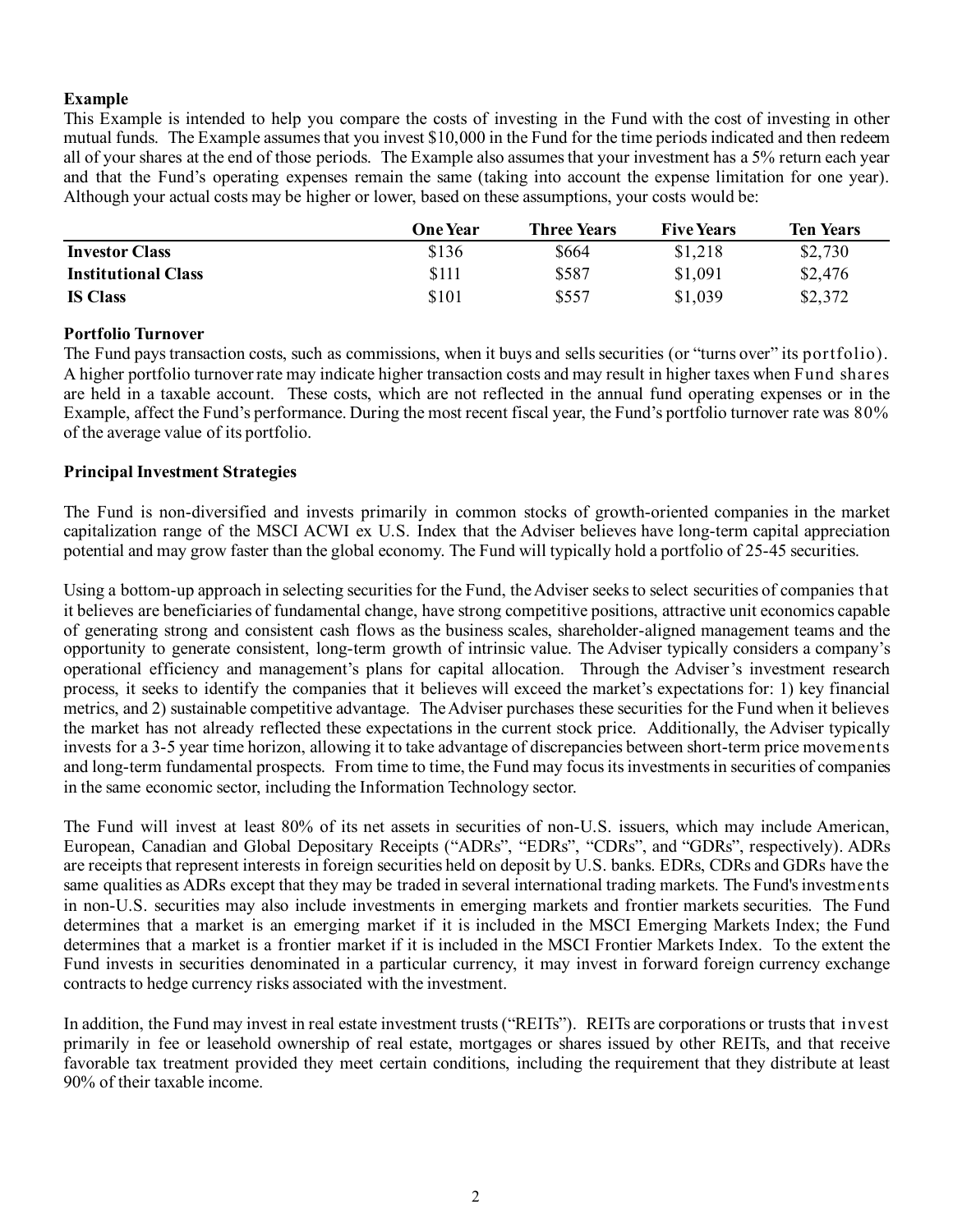Holdings are typically sold to make room in the portfolio for more attractive stocks, or where the holding reaches the Adviser's estimate for intrinsic value, or in response to an unexpected, negative fundamental change, including a change in management's strategic direction.

# **Principal Risks**

An investment in the Fund is not a deposit of a bank and is not insured or guaranteed by the Federal Deposit Insurance Corporation or any other governmental agency. In addition to not achieving your investment goals, **you could lose all or a portion of your investment in the Fund over short or even long periods of time**. The principal risks of investing in the Fund are:

*General Market Risk.* The Fund's net asset value and investment return will fluctuate based upon changes in the value of its portfolio securities. Certain securities selected for the Fund's portfolio may be worth less than the price originally paid for them, or less than they were worth at an earlier time.

*Management Risk.* The Fund may not meet its investment objective or may underperform the market or other mutual funds with similar investment strategies if the Adviser cannot successfully implement the Fund's investment strategies.

*Equity Securities Risk*. The equity securities held in the Fund's portfolio may experience sudden, unpredictable drops in value or long periods of decline in value. This may occur because of factors that affect securities markets generally or factors affecting specific industries, sectors, geographic markets or companies in which the Fund invests.

*Large-Cap, Mid-Cap and Small-Cap Companies Risk.* The Fund's investment in larger companies is subject to the risk that larger companies are sometimes unable to attain the high growth rates of successful, smaller companies, especially during extended periods of economic expansion. Securities of mid-cap and small-cap companies may be more volatile and less liquid than the securities of large-cap companies.

*REIT Risk*. The real estate industry has been subject to substantial fluctuations and declines on a local, regional and national basis in the past, and may continue to be in the future. Also, the value of a REIT can be hurt by economic downturns or by changes in real estate values, rents, property taxes, interest rates, tax treatment, regulations, or the legal structure of a real estate investment trust.

*Foreign Securities Risk*. Investments in securities of foreign issuers involve risks not ordinarily associated with investments in securities and instruments of U.S. issuers, including risks relating to political, social and economic developments abroad, differences between U.S. and foreign regulatory and accounting requirements, tax risks, and market practices, as well as fluctuations in foreign currencies. There may be less information publicly available about foreign companies than about a U.S. company, and many foreign companies are not subject to accounting, auditing, and financial reporting standards, regulatory framework and practices comparable to those in the U.S.

*Emerging Markets Risk.* Emerging markets are markets of countries in the initial stages of industrialization and that generally have low per capita income. In addition to the risks of foreign securities in general, emerging markets are generally more volatile, have relatively unstable governments, social and legal systems that do not protect shareholders, economies based on only a few industries, and securities markets that are substantially smaller, less liquid, and more volatile with less government oversight than more developed countries.

*Frontier Market Countries Risk*. Frontier market countries generally have smaller economies and even less developed capital markets than traditional emerging markets, and, as a result, the risks of investing in emerging market countries are magnified in frontier market countries. The magnification of risks are the result of: potential for extreme price volatility and illiquidity in frontier markets; government ownership or control of parts of the private sector and of certain companies; trade barriers, exchange controls, managed adjustments in relative currency values and other protectionist measures imposed or negotiated by the countries with which frontier market countries trade; and the relatively new and unsettled securities laws in many frontier market countries.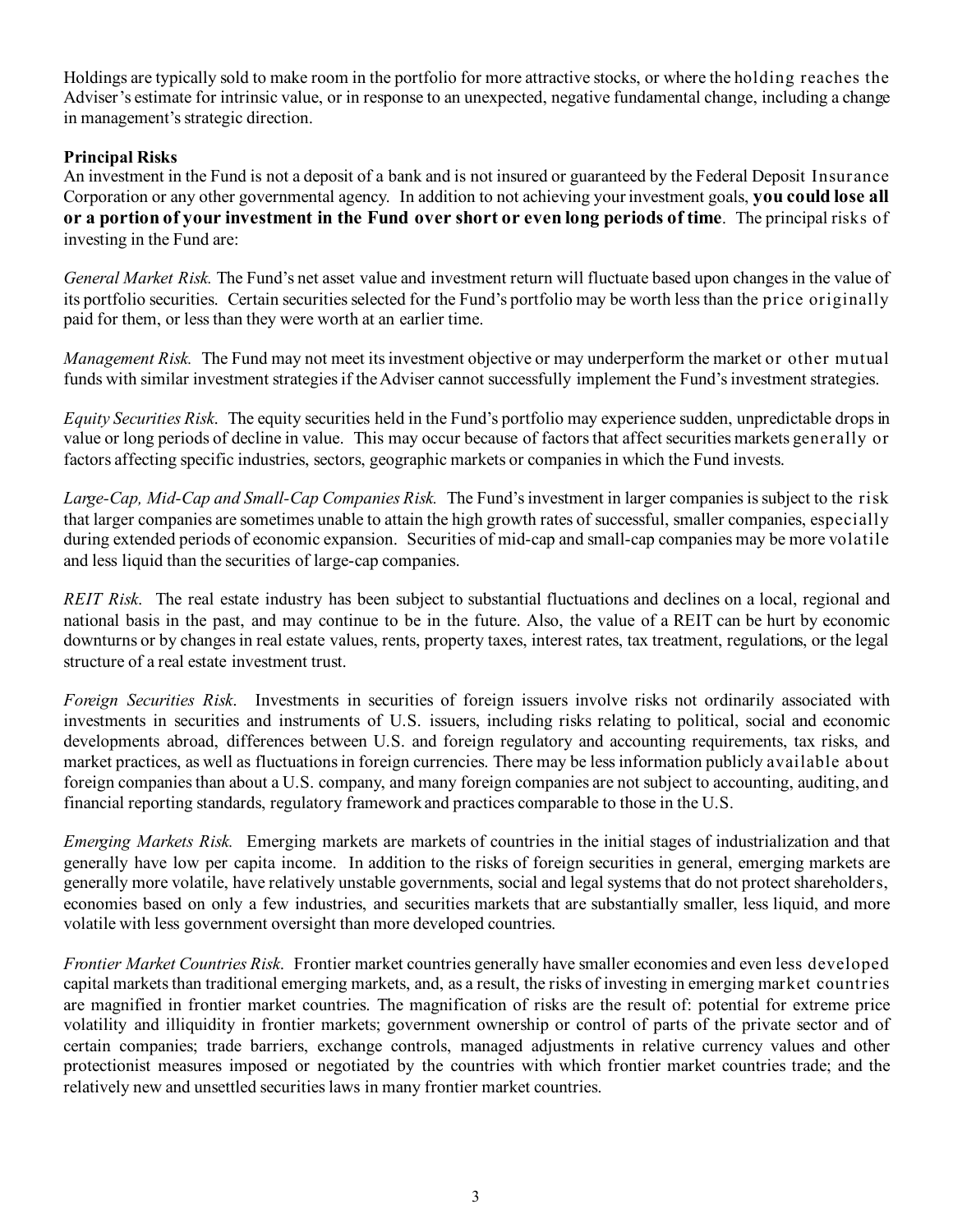*Currency and Foreign Exchange Risk.* When the Fund buys or sells securities on a foreign stock exchange, the transaction is undertaken in the local currency rather than in U.S. dollars. The value of the foreign currency may increase or decrease against the value of the U.S. dollar, which may impact the value of the Fund's portfolio holdings and your investment. Other countries may adopt economic policies and/or currency exchange controls that affect their currency valuations in a manner that is disadvantageous to U.S. investors and companies. Such practices may restrict or prohibit the Fund's ability to repatriate both investment capital and income, or may impose fees for doing so, which could place the Fund's assets at risk of total loss. Currency risks may be greater in emerging market and frontier market countries than in developed market countries.

*Forward Foreign Currency Risk.* The use of forward foreign currency exchange contracts may substantially change the Fund's exposure to currency exchange rates and could result in losses to the Fund if currencies do not perform as the Adviser expects. The use of these investments as a hedging technique to reduce the Fund's exposure to currency risks may also reduce its ability to benefit from favorable changes in currency exchange rates.

*Depositary Receipts Risk.* Depositary receipts are generally subject to the same risks as the foreign securities they represent because their values depend on the performance of the underlying foreign securities. The Fund may invest in unsponsored depositary receipts that are issued without an agreement with the company that issues the underlying foreign securities. Holders of unsponsored depositary receipts generally bear all the costs of such depositary receipts, and the issuers of unsponsored depositary receipts frequently are under no obligation to distribute shareholder communications received from the company that issues the underlying foreign securities or to pass through voting rights to the holders of the depositary receipts. Accordingly, available information concerning the issuer may not be current and the prices of unsponsored depositary receipts may be more volatile than the prices of sponsored depositary receipts.

*Liquidity Risk.* From time to time, the trading market for a particular security or type of security in which the Fund invests may become less liquid or even illiquid. Reduced liquidity may have an adverse impact on the Fund's ability to sell such securities when necessary to meet the Fund's liquidity needs or in response to a specific economic event and may also generally lower the value of a security. Market prices for such securities may be volatile.

*Growth-Style Investing Risk*. Investors expect growth companies to increase their earnings at a certain rate that is generally higher than the rate expected for non-growth companies. If a growth company does not meet these expectations, the price of its stock may decline significantly, even if it has increased earnings. Growth companies also typically do not pay dividends. Companies that pay dividends may experience less significant stock price declines during market downturns.

*Investment Focus Risk.* The Fund may focus its investments, or have a relatively high concentration of assets in a small number of industry subcategories, which may reduce its diversification and result in increased volatility.

*Non-Diversified Fund Risk*. Because the Fund is "non-diversified" and may invest a greater percentage of its assets in the securities of a single issuer, a decline in the value of an investment in a single issuer could cause the Fund's overall value to decline to a greater degree than if the Fund held a more diversified portfolio.

*Sector Emphasis Risk*. The securities of companies in the same or related businesses, if comprising a significant portion of the Fund's portfolio, may in some circumstances react negatively to market conditions, interest rates and economic, regulatory or financial developments and adversely affect the value of the portfolio to a greater extent than if such securities comprised a lesser portion of the Fund's portfolio or the Fund's portfolio was diversified across a greater number of industry sectors. Some industry sectors have particular risks that may not affect other sectors.

*Epidemic Risk.* Widespread disease, including pandemics and epidemics have been and can be highly disruptive to economies and markets, adversely impacting individual companies, sectors, industries, markets, currencies, interest and inflation rates, credit ratings, investor sentiment, and other factors affecting the value of the Fund's investments. Given the increasing interdependence among global economies and markets, conditions in one country, market, or region are increasingly likely to adversely affect markets, issuers, and/or foreign exchange rates in other countries, including the U.S. These disruptions could prevent the Fund from executing advantageous investment decisions in a timely manner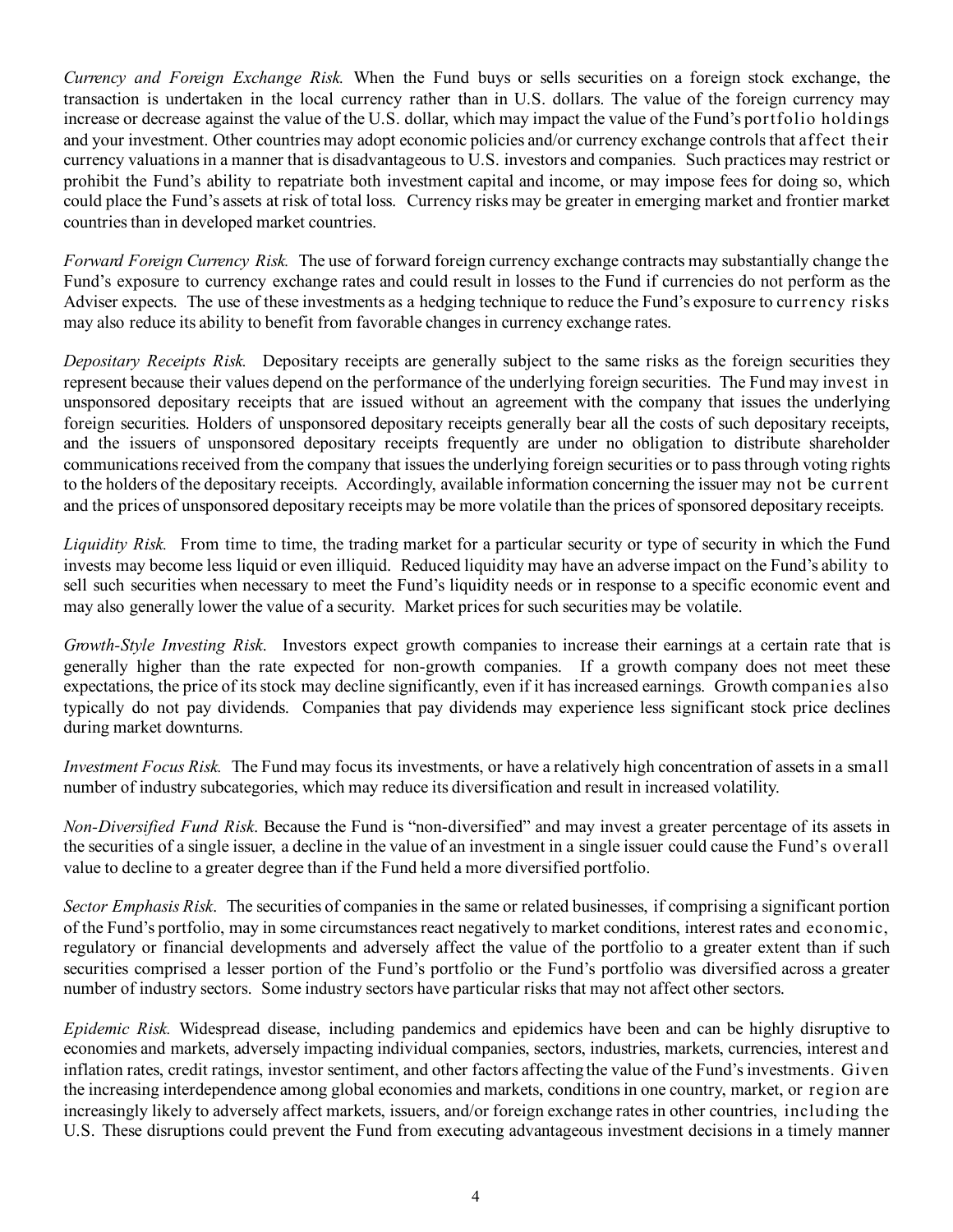and negatively impact the Fund's ability to achieve its investment objectives. Any such event(s) could have a significant adverse impact on the value and risk profile of the Fund.

*Information Technology Sector Risk*: Technology companies face intense competition, both domestically and internationally, which may have an adverse effect on profit margins. Technology companies may have limited product lines, markets, financial resources or personnel.

*Healthcare Sector Risk*: To the extent the Fund invests a significant portion of its assets in the healthcare sector, the Fund's performance will be sensitive to changes in and, to a greater extent, depend on the overall condition of the healthcare sector. Companies in the healthcare sector are subject to extensive government regulation and their profitability can be significantly affected by regulatory changes. Other factors impacting the healthcare sector include rising costs of medical products and services, pricing pressure and limited product lines, loss or impairment of intellectual property rights and litigation regarding product or service liability.

# **Performance**

The accompanying bar chart and table provide some indication of the risks of investing in the Fund by showing how the Fund's total returns have varied for annual periods through December 31, 2021. Following the bar chart are the Fund's highest and lowest quarterly returns during the period shown in the bar chart. The performance table that follows shows the Fund's average annual returns over time compared with a broad-based securities market index. Prior to December 28, 2020, the Fund had a different name and principal investment strategies. Past performance (before and after taxes) will not necessarily continue in the future. Updated performance is available on the Fund's website at http://www.jspfunds.com or by calling 844-577-3863.

Investor Class shares have not commenced operation as of the date of this prospectus. Figures shown in the bar chart and the accompanying quarterly returns are for the Fund's IS Class. The returns shown in the performance table are for IS Class and Institutional Class shares. Investor Class shares would have substantially similar annual returns to IS Class and Institutional Class shares because the shares are invested in the same portfolio of securities and the annual returns would differ only to the extent that the classes do not have the same expenses.



#### **Year-by-year total return as of December 31 – IS Class**

During the periods illustrated in this bar chart, Fund's highest quarterly return was 31.51% for the quarter ended June 30, 2020, and its lowest quarterly return was -16.38% for the quarter ended March 31, 2020.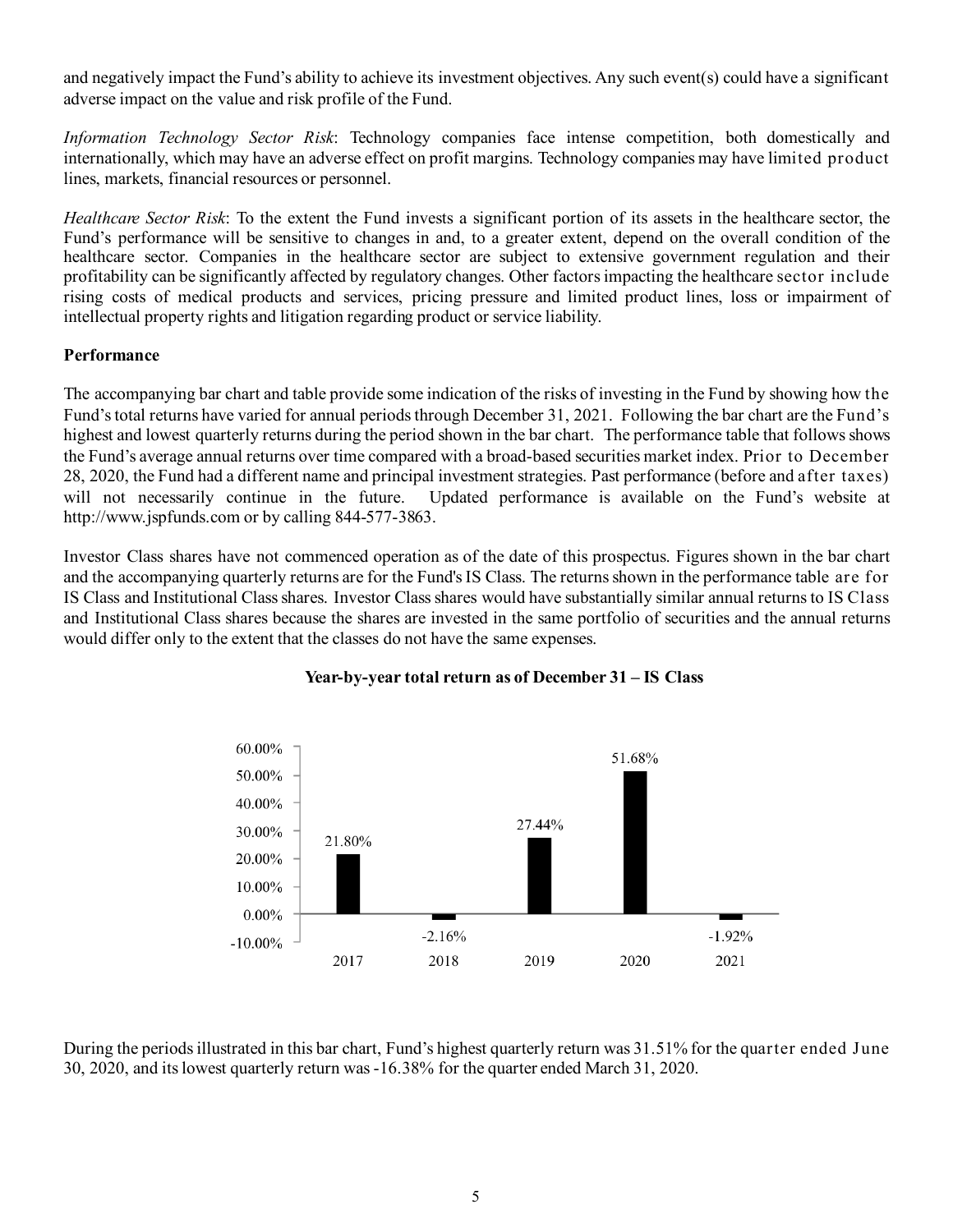| Average Annual Total Returns for the periods ended December 31, 2021 |                 |                   |                                          |
|----------------------------------------------------------------------|-----------------|-------------------|------------------------------------------|
|                                                                      | <b>One Year</b> | <b>Five Years</b> | <b>Since</b><br>Inception<br>(9/19/2016) |
| IS Class Shares                                                      |                 |                   |                                          |
| Return Before Taxes                                                  | $-1.92\%$       | $17.71\%$         | 16.30%                                   |
| Return After Taxes on Distributions                                  | $-11.86\%$      | $14.14\%$         | 12.96%                                   |
| Return After Taxes on Distributions and Sale of Portfolio Shares     | $1.21\%$        | 13.32%            | 12.24%                                   |
| Institutional Class Shares $(1)$                                     |                 |                   |                                          |
| Return Before Taxes                                                  | $-1.98\%$       | N/A               | $-0.66%$                                 |
| MSCI All Country World Index ex USA                                  | 7.82%           | $9.61\%$          | 9.08%                                    |

(1) The Institutional Class shares of the Fund commenced operations on December 28, 2020.

After-tax returns are calculated using the historical highest individual federal marginal income tax rates and do not reflect the impact of state and local taxes. Actual after-tax returns depend on the investor's individual tax situation and may differ from the returns shown. After-tax returns are not relevant for shares held in tax-advantaged investment vehicles such as employer-sponsored 401(k) plans and individual retirement accounts ("IRAs"). After tax returns are shown for IS Class shares only. After-tax returns for Investor Class shares, when they are available for purchase, and the Institutional Class shares will vary based on the expenses of those classes. The "Return After Taxes on Distributions and Sale of Fund Shares" may be higher than other return figures because when a capital loss occurs upon redemption of portfolio shares, a tax deduction is provided that benefits the investor.

#### **Management**

*Investment Adviser* Jackson Square is the Fund's investment adviser.

#### *Portfolio Managers*

The following individuals are jointly and primarily responsible for the day-to-day management of the Fund's portfolio. Each has been a portfolio manager for the Fund since January 2019.

| <b>Portfolio Managers</b> | <b>Title with Jackson Square</b> |
|---------------------------|----------------------------------|
| Gregory Chory             | Portfolio Manager, Analyst       |
| Brian Tolles              | Portfolio Manager, Analyst       |

#### **Purchase and Sale of Fund Shares**

You may purchase, redeem or exchange Fund shares on any day that the New York Stock Exchange ("NYSE") is open for business by written request via mail (Jackson Square International Growth Fund, c/o U.S. Bank Global Fund Services, P.O. Box 701, Milwaukee, Wisconsin 53201-0701), by contacting the Fund by telephone at 844-577-3863 or through a financial intermediary. You may also purchase or redeem Fund shares by wire transfer. Investors who wish to purchase, redeem or exchange Fund shares through a financial intermediary should contact the financial intermediary directly. The minimum initial and subsequent investment amounts are shown below. The Adviser may reduce or waive the minimum.

|                                             | Investor | <b>Institutional</b><br>Class | IS<br><b>Class</b> |
|---------------------------------------------|----------|-------------------------------|--------------------|
|                                             | Class    |                               |                    |
| <b>Minimum Initial Investment (non-IRA)</b> | \$2,500  | \$100,000                     | \$1,000,000        |
| <b>Minimum Initial Investment (IRA)</b>     | \$1,000  | \$100,000                     | \$1,000,000        |
| <b>Subsequent Minimum Investment</b>        | \$100    | N/A                           | N/A                |